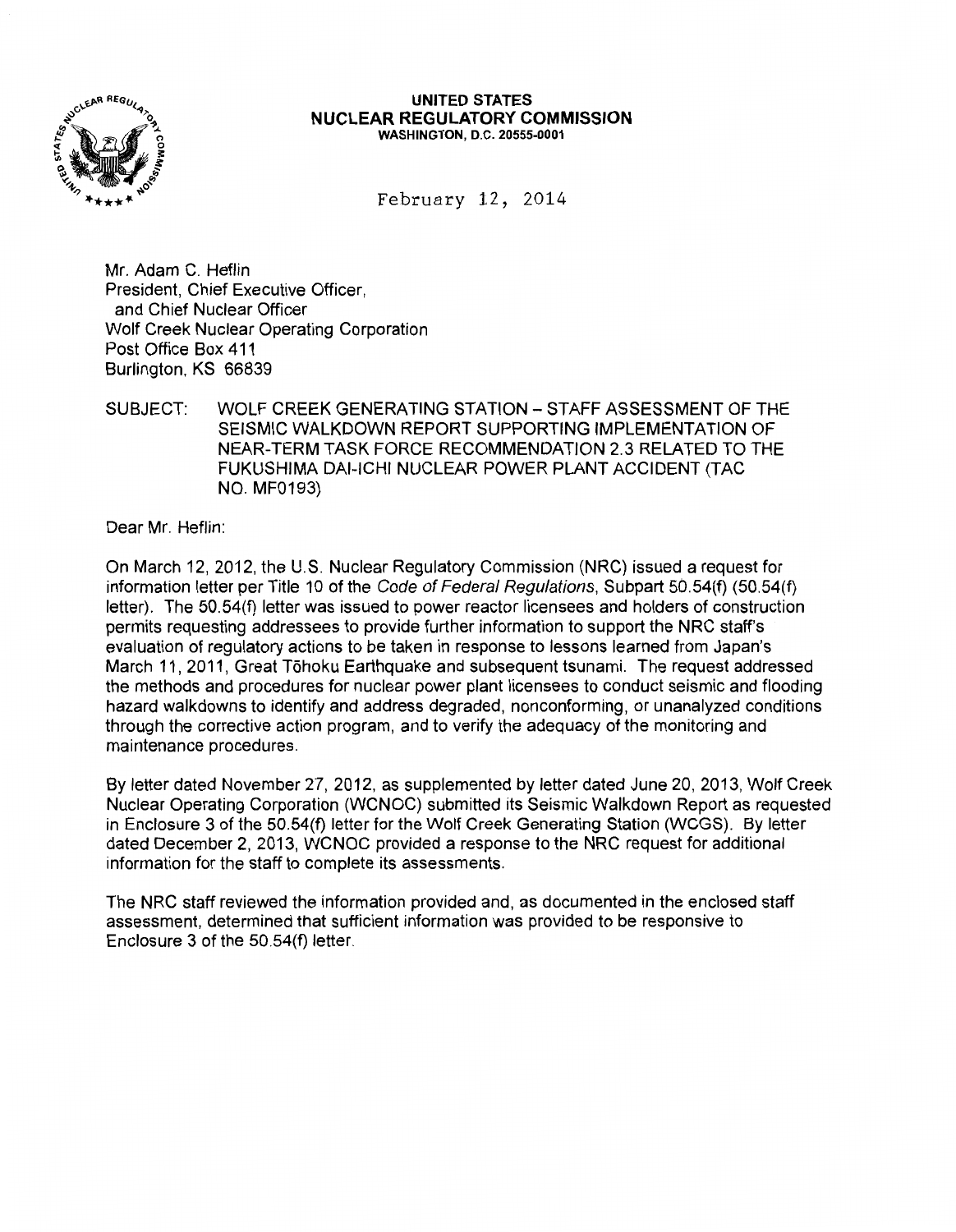A. Heflin - 2 -

If you have any questions, please contact me at 301-415-2296 or via e-mail at fred lyon@nrc.gov.

Sincerely,

CFdyon

Carl F. Lyon, Project Manager Plant Licensing Branch IV-1 Division of Operating Reactor Licensing Office of Nuclear Reactor Regulation

Docket No. 50-482

Enclosure Staff Assessment of Seismic Walkdown Report

cc w/encl: Distribution via Listserv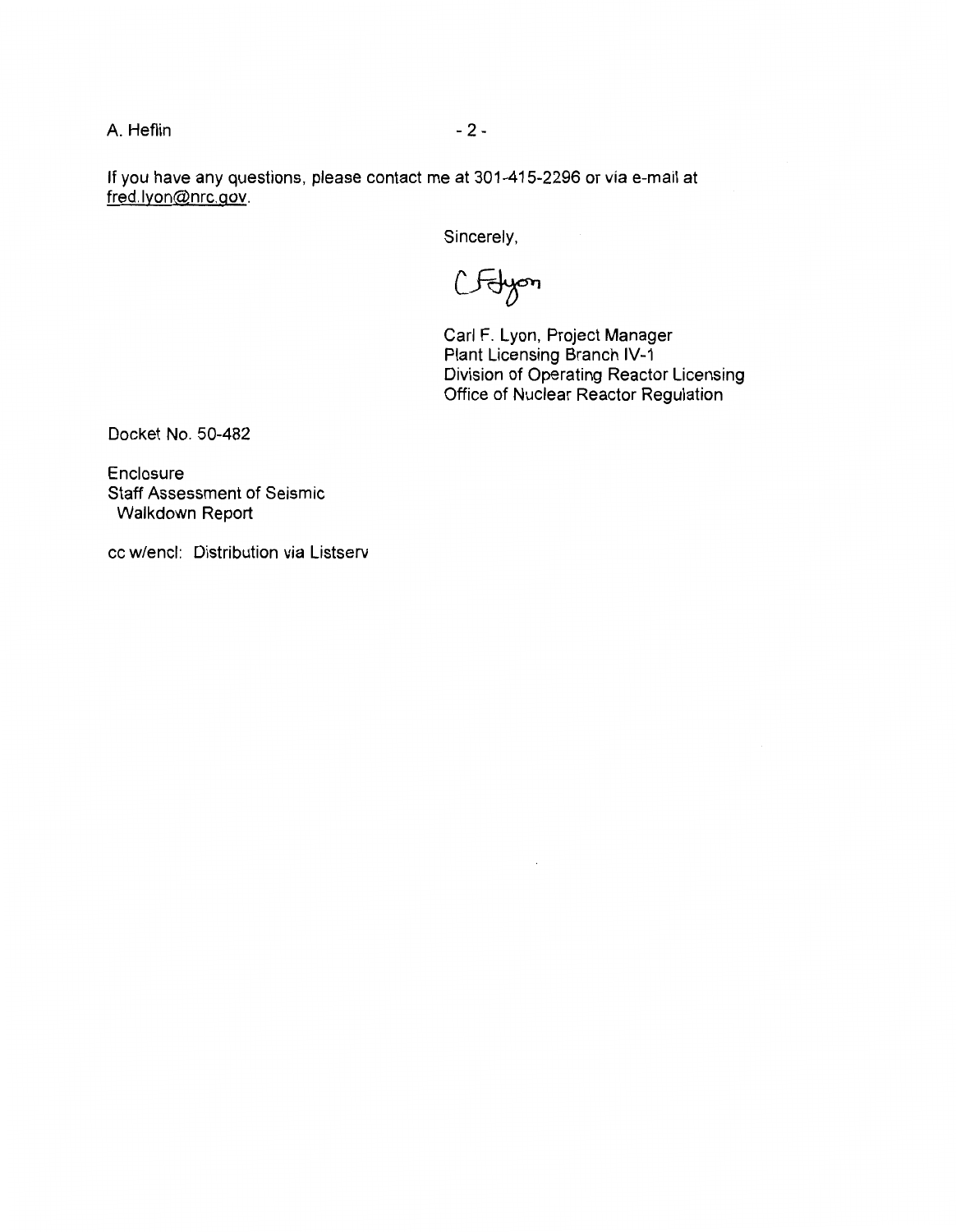# STAFF ASSESSMENT OF SEISMIC WALKDOWN REPORT

# NEAR-TERM TASK FORCE RECOMMENDATION 2.3 RELATED TO

## THE FUKUSHIMA DAI-ICHI NUCLEAR POWER PLANT ACCIDENT

# WOLF CREEK NUCLEAR OPERATING CORPORATION

## WOLF CREEK GENERATING STATION

## DOCKET NO. 50-482

## 1.0 INTRODUCTION

On March 12, 2012,<sup>1</sup> the U.S. Nuclear Regulatory Commission (NRC) issued a request for information per Title 10 of the Code of Federal Regulations, Subpart 50.54(f) (50.54(f) letter) to all power reactor licensees and holders of construction permits in active or deferred status. The request was part of the implementation of lessons learned from the accident at the Fukushima Dai-ichi nuclear power plant. Enclosure 3, "Recommendation 2.3: Seismic,"<sup>2</sup> to the 50.54(f) letter requested licensees to conduct seismic walkdowns to identify and address degraded, nonconforming, or unanalyzed conditions using the corrective action program (CAP), verify the adequacy of monitoring and maintenance procedures, and report the results to the NRC.

Enclosure 3 of the 50.54(f) letter requested licensees to provide the following:

- a. Information concerning the plant-specific hazard licensing bases and a description of the protection and mitigation features considered in the licensing basis evaluation.
- b. Information related to the implementation of the walkdown process.
- c. A list of plant-specific vulnerabilities identified by the IPEEE [Individual Plant Examination of External Events] and a description of the actions taken to eliminate or reduce them.
- d. Results of the walkdown including key findings and identified degraded, nonconforming, or unanalyzed conditions.
- e. Any planned or newly installed protection and mitigation features.
- f. Results and any subsequent actions taken in response to the peer review.

In accordance with the 50.54(f) letter, Enclosure 3, Required Response Item 2, licensees were required to submit a response within 180 days of the NRC's endorsement of the seismic

<sup>&</sup>lt;sup>1</sup> Agencywide Documents Access and Management System (ADAMS) Accession No. ML12053A340.

<sup>&</sup>lt;sup>2</sup> ADAMS Accession No. ML12056A049.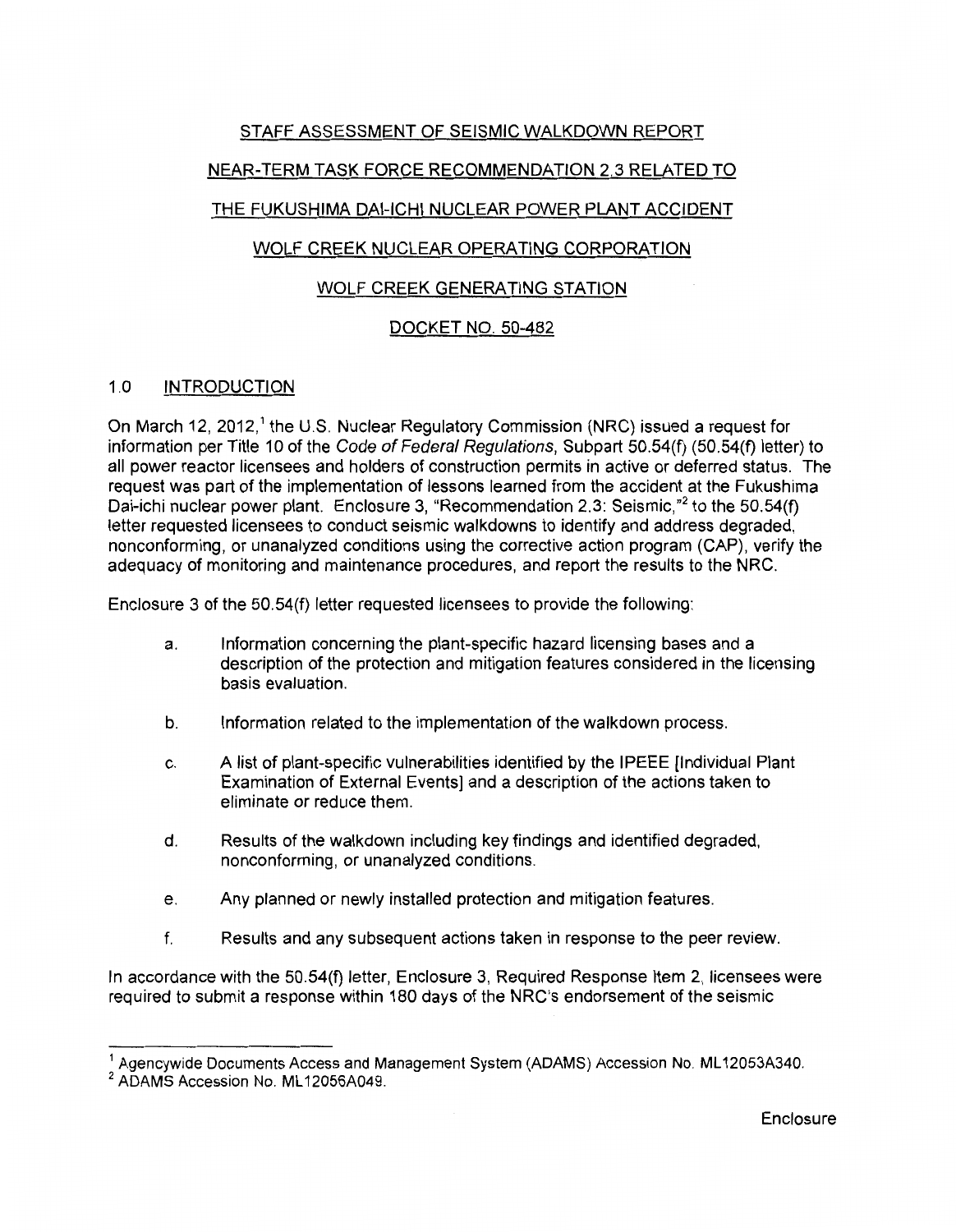walkdown process. By letter dated May 29, 2012,<sup>3</sup> the Nuclear Energy Institute staff submitted Electric Power Research Institute document 1025286, "Seismic Walkdown Guidance for Resolution of Fukushima Near-Term Task Force Recommendation 2.3: Seismic," (walkdown guidance) to the NRC staff to consider for endorsement. By letter dated May 31, 2012.<sup>4</sup> the NRC staff endorsed the walkdown guidance.

By letter dated November 27, 2012,<sup>5</sup> Wolf Creek Nuclear Operating Corporation (the licensee) provided a response to Enclosure 3 of the 50.54(f) letter Required Response Item 2, for Wolf Creek Generating Station (WCGS). In addition to the aforementioned letter, by letter dated June 20, 2013 $^6$ , the licensee provided an updated submittal to the initial seismic walkdown report. The purpose of the latter submittal was to update and provide information on inaccessible components not completed in the first submittal.

The NRC staff reviewed the walkdown report and determined that additional supplemental information would assist the staff in completing its review. In a letter dated November 1, 2013,<sup> $\prime$ </sup> the NRC staff requested additional information to gain a better understanding of the processes and procedures used by the licensee in conducting the walkdowns and walk-bys. The licensee responded to the NRC staff request by letter dated December 2, 2013.<sup>8</sup>

The NRC staff evaluated the licensee's submittals to determine if the information provided in the walkdown report met the intent of the walk down guidance and if the licensee responded appropriately to Enclosure 3 of the 50.54(f) letter.

#### 2.0 REGULATORY EVALUATION

The systems, structures, and components (SSCs) important to safety in operating nuclear power plants are designed either in accordance with, or meet the intent of Appendix A to 10 CFR Part 50, General Design Criteria (GDC) 2, "Design Bases for Protection Against Natural Phenomena;" and Appendix A to 10 CFR Part 100, "Reactor Site Criteria." GDC 2 states that SSCs important to safety at nuclear power plants shall be designed to withstand the effects of natural phenomena such as earthquakes, tornadoes, hurricanes, floods, tsunami, and seiches without loss of capability to perform their safety functions.

For initial licensing, each licensee was required to develop and maintain design bases that, as defined by 10 CFR 50.2, identify the specific functions that an SSC of a facility must perform, and the specific values or ranges of values chosen for controlling parameters as reference bounds for the design.

The design bases for the SSCs reflect appropriate consideration of the most severe natural phenomena that have been historically reported for the site and surrounding area. The design bases also reflect sufficient margin to account for the limited accuracy, quantity, and period of time in which the historical data have been accumulated.

 $^3$  ADAMS Package Accession No. ML121640872.<br> $^4$  ADAMS Accession No. ML12145A529.

<sup>5</sup>ADAMS Accession No. ML 123420431.

ADAMS Package Accession No. ML13177A283.

ADAMS Accession No. ML13304B418.

<sup>8</sup> ADAMS Accession No. ML13346A010.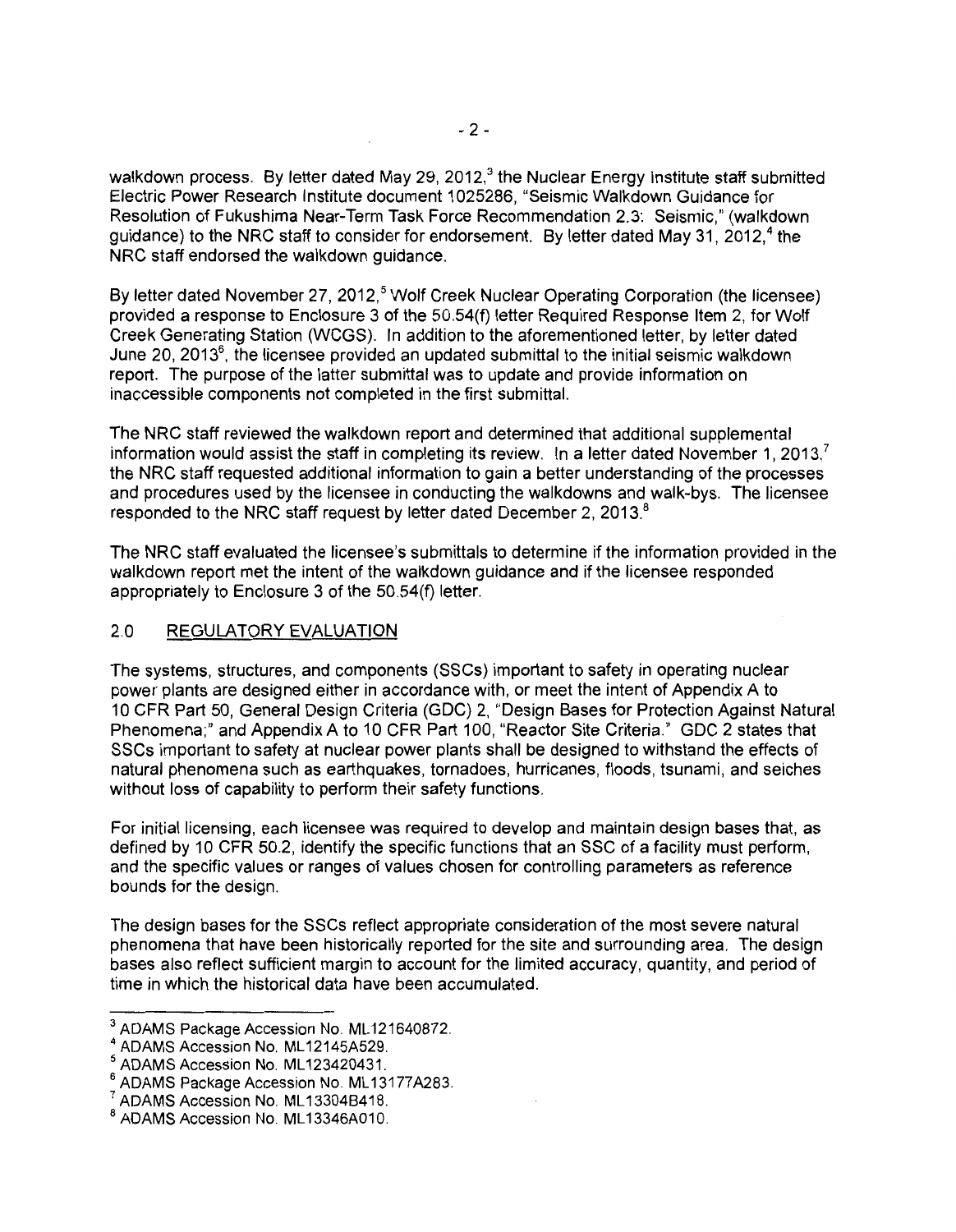The current licensing basis (CLB) is the set of NRC requirements applicable to a specific plant, including the licensee's docketed commitments for ensuring compliance with, and operation within, applicable NRC requirements and the plant-specific design basis, including all modifications and additions to such commitments over the life of the facility operating license.

## 3.0 TECHNICAL EVALUATION

### 3.1 Seismic Licensing Basis Information

The licensee provided information on the plant-specific licensing basis for the Seismic Category I SSCs for WCGS in Section 1.0 of the walkdown report. Consistent with the walkdown guidance, the NRC staff noted that the report includes a summary of the Safe Shutdown Earthquake (SSE) and a description of the codes, standards, and methods that were used in the design of the Seismic Category I SSCs for meeting the plant-specific seismic licensing basis requirements.

Based on its review, the NRC staff concludes that the licensee has provided information on the plant-specific seismic licensing basis and a description of the protection and mitigation features considered in the licensing bases evaluation (LBE) consistent with Section 8, Submittal Report, of the walkdown guidance.

### 3.2 Seismic Walkdown Methodology Implementation

Section 2, Personnel Qualifications; Section 3, Selection of SSCs; Section 4, Seismic Walkdowns and Area Walk-Bys; and Section 5, Seismic Licensing Basis Evaluations, of the walkdown guidance provide information to licensees regarding the implementation of an appropriate seismic walkdown methodology. By letter dated July 2,  $2012<sup>9</sup>$  the licensee confirmed that it would utilize the walkdown guidance in the performance of the seismic walkdowns at WCGS.

The walkdown report dated November 27, 2012, and supplemented on June 20, 2013, did not identify deviations from the walkdown guidance. The NRC staff reviewed the following sections of the walkdown methodology implementation provided in the walkdown report:

- Personnel Qualifications
- Development of the Seismic Walkdown Equipment Lists (SWELs)
- Implementation of the Walkdown Process
- Licensing Basis Evaluations and Results

### 3.2.1 Personnel Qualifications

Section 2, Personnel Qualifications, of the walkdown guidance provides licensees with qualification information for personnel involved in the conduct of the seismic walkdowns and area walk-bys.

<sup>&</sup>lt;sup>9</sup> ADAMS Accession No. ML12192A543.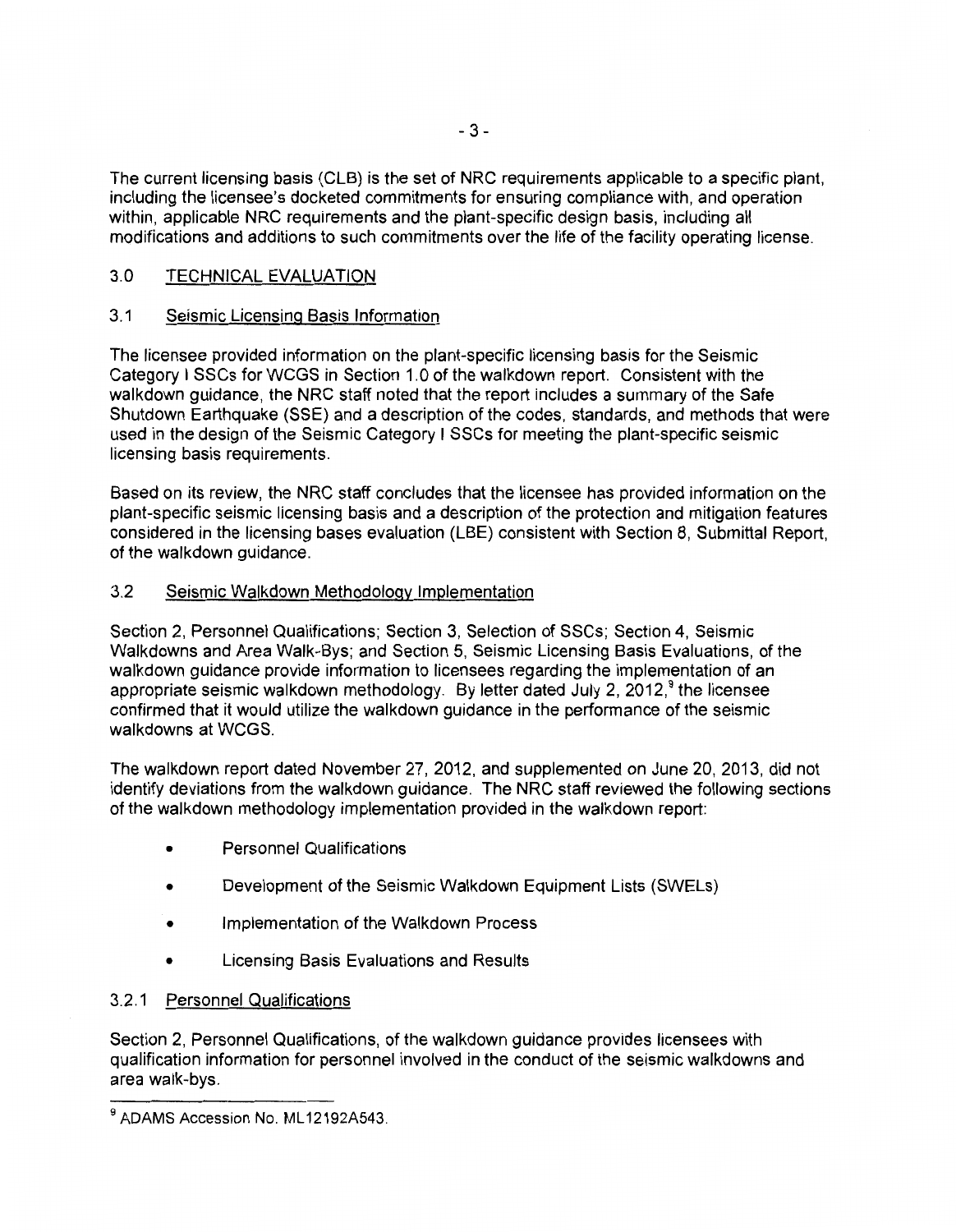The NRC staff reviewed the information provided in Section 2, and Appendix H of the walkdown report, which includes information on the walkdown personnel and their qualifications. Specifically, the staff reviewed the summary of the background, experience, and level of involvement for the following personnel involved in the seismic walkdown activities: equipment selection personnel, seismic walkdown engineers (SWEs), licensing basis reviewers, IPEEE reviewers, peer review team, and operations staff.

The NRC staff noted that the walkdown report does not provide specific names for the operations staff involved in the equipment selection and development of the SWEL. However, the staff noted that the final SWEL was signed by three individuals, one of them designated as the station's operations lead. A summary of the qualifications and experience was not provided for this individual but was provided for the other two. According to the information provided, these two individuals have extensive nuclear operations experience and, therefore, staff has reasonable assurance that the team has the appropriate operations knowledge and experience to support the seismic walkdown activities related to the development of the SWEL.

Based on the review of the licensee's submittals, the NRC staff concludes that those involved in the seismic walkdown activities have the appropriate seismic background, knowledge and experience, as specified in Section 2 of the walkdown guidance.

#### 3.2.2 Development of the SWELs

Section 3, Selection of SSCs, of the walkdown guidance provides information to licensees for selecting the SSCs that should be placed on the SWELs, so that they can be walked down by qualified personnel.

The NRC staff reviewed the overall process used by the licensee to develop the WCGS base list, SWEL 1 (sample list of designated safety functions equipment), and SWEL 2 (sample list of spent fuel pool related equipment). The overall equipment selection process followed the screening process shown in Figures 1-1 and 1-2 of the walkdown guidance. Based on Appendix G of the walkdown report, WCGS SWELs 1 and 2 meet the inclusion requirements of the walkdown guidance. Specifically, the following attributes were considered in the sample selection:

- A variety of systems, equipment and environments
- IPEEE equipment
- Major new or replacement equipment
- Risk considerations

Due to individual plant configurations and the walkdown guidance screening process followed to select the final SWEL equipment, it is possible that some classes of equipment will not be represented on the SWEL. The walkdown guidance recognizes this is due to the equipment not being present in the plant (e.g., some plants generate direct current power using inverters and therefore do not have motor generators) or the equipment being screened out during the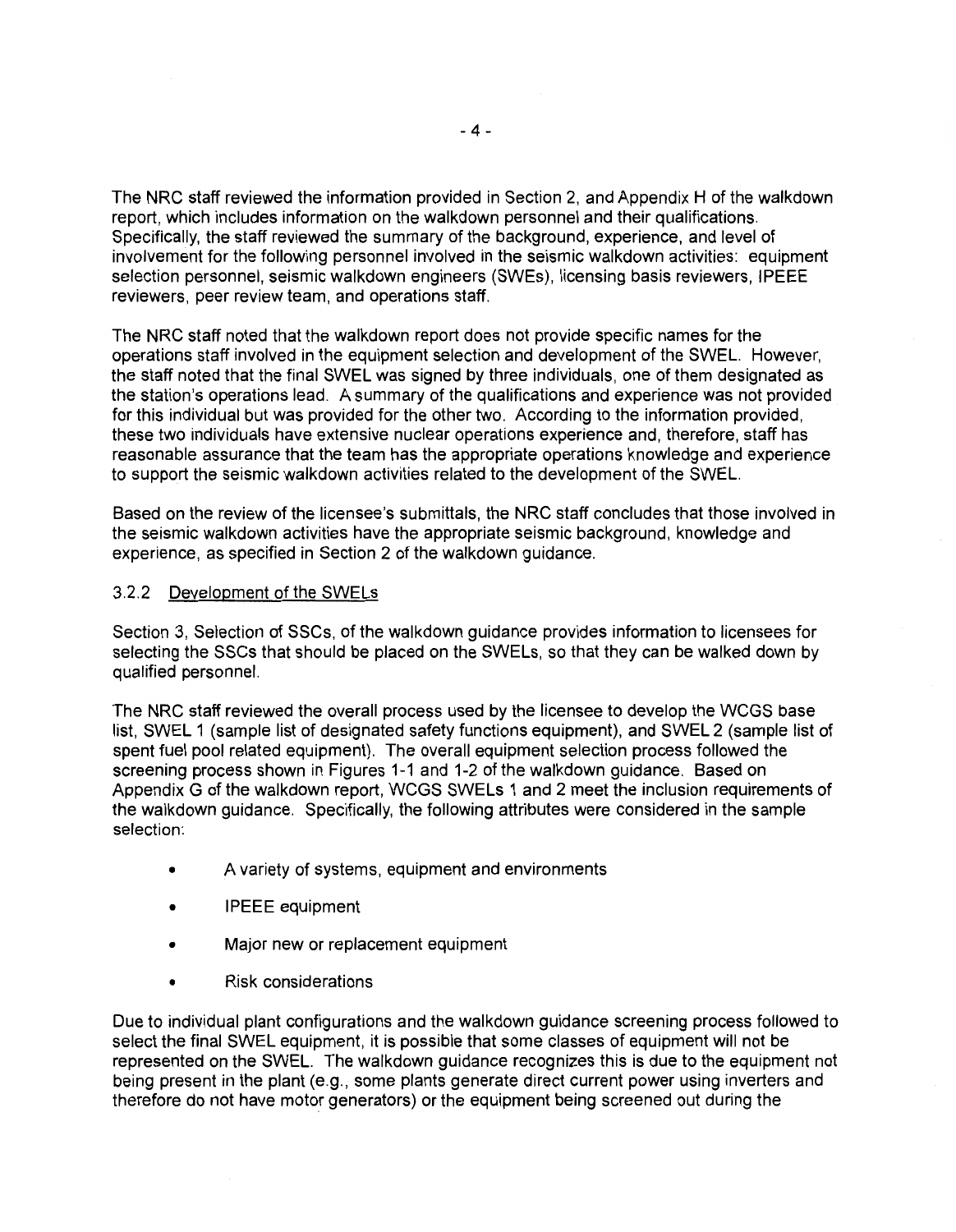screening process (the screening process is described in Section 3 of the walkdown guidance). Based on the information provided, the NRC staff noted that a detailed explanation was provided justifying cases where specific classes of equipment were not included as part of the SWEL, and concludes that these exclusions are acceptable.

The NRC staff also noted that a rapid drain-down list was not included as part of the SWEL 2, as described in Section 3 of the guidance. In Section 3.3.2 of the walkdown report, the licensee stated there are no components that could, upon failure, result in rapid drain-down of the spent fuel pool water level to below ten feet above the top of the fuel. After reviewing the information provided in this section, the staff concludes that the licensee provided sufficient information to justify that there are no items which could lead to rapid drain-down of the WCGS spent fuel pool.

After reviewing SWELs 1 and 2, the NRC staff concludes that the sample of SSCs represents a diversity of component types and assures inclusion of components from critical systems and functions, thereby meeting the intent of the walkdown guidance. In addition, the NRC staff notes that the equipment selection personnel were appropriately supported by plant operations staff as described in the walkdown guidance.

#### 3.2.3 Implementation of the Walkdown Process

Section 4, Seismic Walkdowns and Area Walk-Bys, of the walkdown guidance provides information to licensees regarding the conduct of the seismic walkdowns and area walk-bys for each site.

The NRC staff reviewed Section 4 of the walkdown report, which summarizes the results of the seismic walkdowns and area walk-bys, including an overview of the number of items walked down and the number of areas walked-by. The walkdown report states that a team consisting of three qualified SWEs conducted the seismic walkdowns and area walk-bys. These activities were conducted during the week of September 17, 2012. In addition, a subsequent set of walkdowns were performed on February 24, 2013, as stated in the licensee's letter dated June 20, 2013. The purpose of the last activity was to complete a number of items that were inaccessible during the initial walkdowns.

The walkdown report also stated that the SWEs discussed their observations and judgments with each other during the walkdowns. Additionally, the SWEs agreed on the results of their seismic walkdowns and area walk-bys before reporting the results of their review. Appendices A and B of the walkdown report provide the completed seismic walkdown checklists (SWCs) and area walk-by checklists (AWCs), documenting the results for each item of equipment on SWEL 1 and 2 and each area containing SWEL equipment. The licensee used the checklists provided in Appendix C of the walkdown guidance report without modification.

The NRC staff reviewed the original checklists. SWCs and AWCs were all signed on November 15, 2012. The staff reviewed the overall walkdown process described in the walkdown report and additional clarification provided as part of response to RAI 1. The licensee stated that the checklists completed in the field as part of the walkdowns were modified in order to document the how issues were evaluated and their resolutions. These modified checklists, which were signed on November 15, 2012, were included as part of the walkdown report. The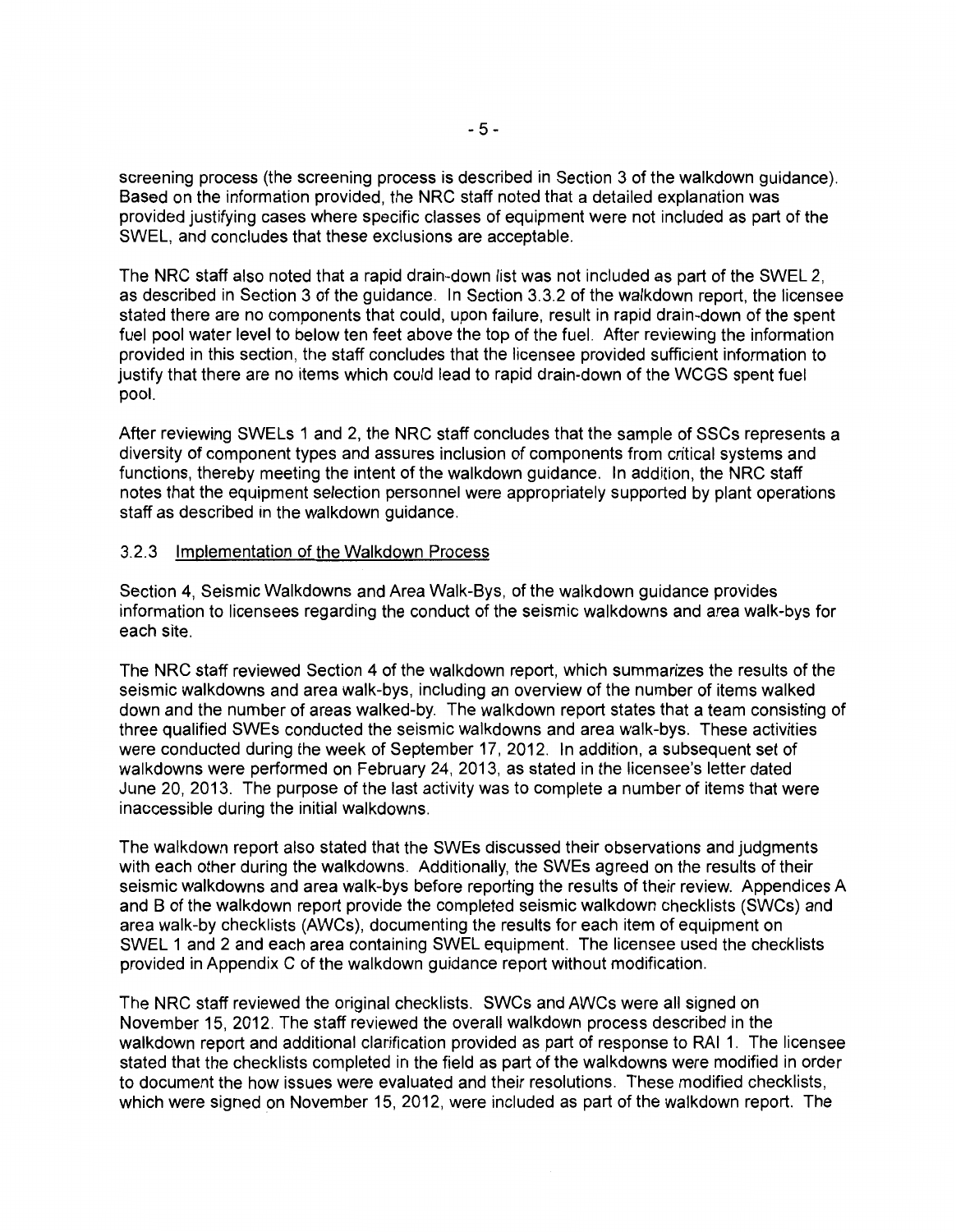staff concludes that the process followed to update these checklists was acceptable since all the issues and their resolutions identified in the field were properly documented in the checklists.

As stated above, the licensee documented cases of potentially adverse seismic conditions (PASCs) in the checklists for further evaluation. Appendix C of the walkdown report list the PASCs identified during the seismic walkdowns and the area walk-bys. The table describe how the conditions were addressed (e.g., placement in the CAP), their resolution, and the current status. Based on the initial review of the checklists, the NRC staff was unable to confirm that all the PASCs identified during the walkdowns were included in this table. As such, by letter dated November 1, 2013, the staff issued two questions in a request for additional information (RAI) in order to obtain clarification regarding the process followed by the licensee when evaluating conditions identified in the field during the walkdowns and walk-bys. Specifically, in RAI 1, the staff requested the licensee to provide further explanation regarding how a field observation was determined to be PASC, and to ensure that the basis for determination was addressed using normal plant processes and documented in the walkdown report. In response to RAI 1, the licensee confirmed that observations that could not be readily judged to be acceptable with respect to its CLB during the walkdown, were identified as PASCs on the SWC and AWC. These PASCs were further evaluated in the field and if the condition was determined to not meet the CLB or required additional evaluation conditions were denoted as "N" (No) or "U" (Unknown) in the checklist. All items marked "N" and "U" in the field were entered into the LBE process as PASCs. The licensee referred to Appendix C of the walkdown report which includes a description of all these items. Furthermore, the licensee stated that LBE items not readily concluded through the process to meet their CLB were entered into the CAP. The licensee also clarified that those PASCs that were later found to meet the plant's CLB were changed to "Y" (Yes) in the checklists provided in the final report.

After evaluating the licensee's response and reviewing Appendix C, the NRC staff concludes that the licensee responded appropriately to RAI 1, PASCs were properly identified and documented, and the summary table included in Appendix C is considered complete. In addition to the information provided above, the NRC staff notes that anchorage configurations were verified to be consistent with existing plant documentation for at least 50 percent of the SWEL items, in accordance with Section 4 of the walkdown guidance.

Section 3.4.2 of the supplemental walkdown report confirms that additional walkdowns were conducted on February 24, 2013, to perform internal inspections of selected electrical equipment cabinets that were not completely inspected or were not opened during the initial walkdowns. The NRC staff reviewed the SWCs provided in the supplemental report and confirmed that cabinets were opened to determine if any adverse conditions existed of internal equipment.

Based on the information provided in the licensee's submittals, the NRC staff concludes that the licensee's implementation of the walkdown process meets the intent of the walkdown guidance.

#### 3.2.4 Licensing Basis Evaluations and Results

Section 5, Seismic Licensing Basis Evaluations, of the walkdown guidance provides information to licensees regarding the conduct of LBEs for items identified during the seismic walkdowns as degraded, nonconforming, or unanalyzed that might have potential seismic significance.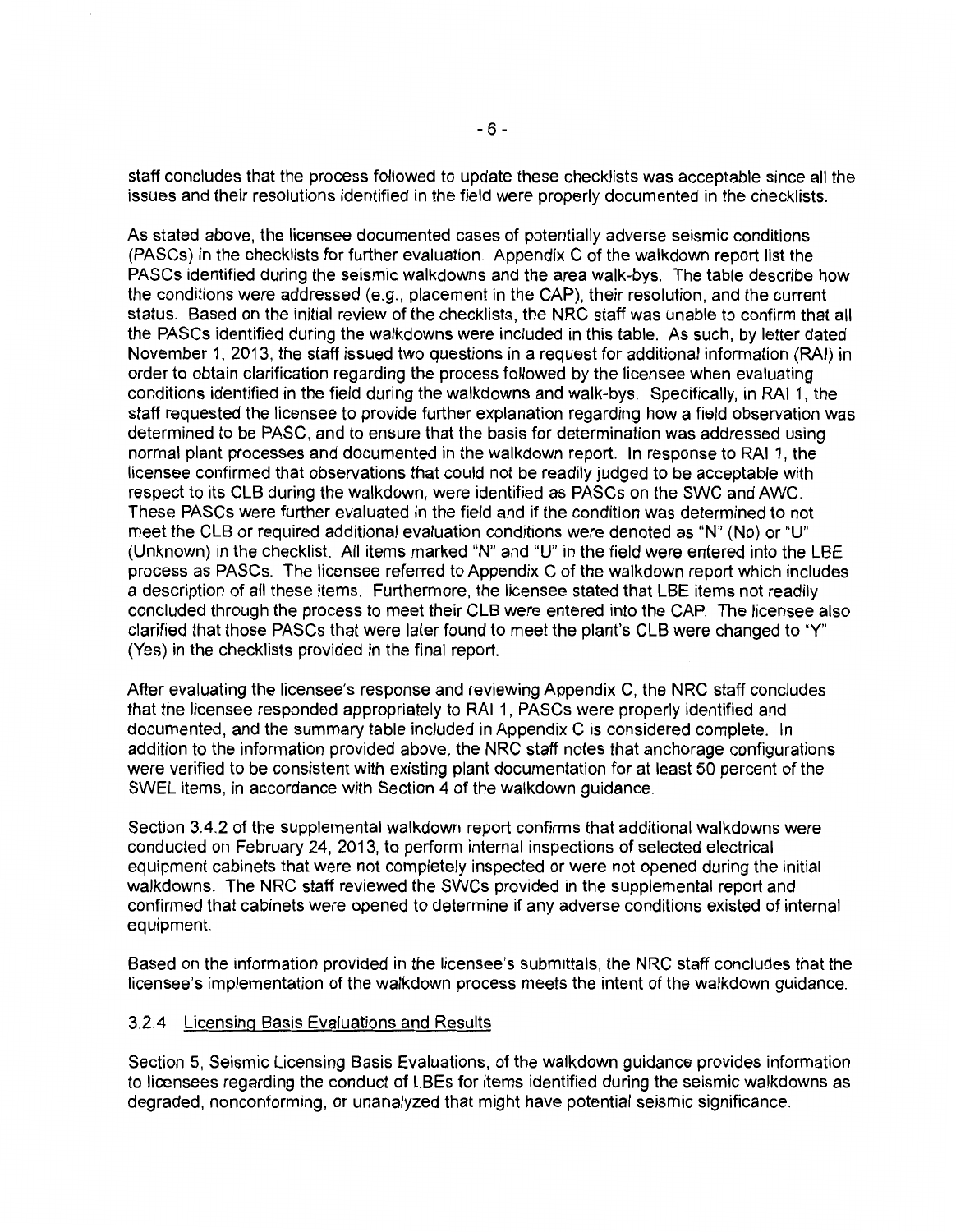The NRC staff reviewed Section 5 of the WCGS Walkdown Report, which discusses the process for conducting the seismic LBEs of the PASCs identified during the seismic walkdowns and area walk-bys. The licensee stated that it performed its LBEs for all the identified PASCs. For those LBE items not readily concluded through the process to meet their CLB were entered into the CAP. Appendix C of the walkdown report lists the key licensee findings, and provides a complete list of the potentially degraded, nonconforming, or unanalyzed conditions. The table provided in Appendix C also describes the actions taken or planned to address these conditions, including the current status of each of the items the licensee entered into the CAP.

The NRC staff reviewed the LBEs and CAP entries and the description of the actions taken or planned to address deficiencies. The staff concludes that the licensee appropriately identified potentially degraded, nonconforming, or unanalyzed conditions and entered them into the CAP, which meets the intent of the walkdown guidance.

## 3.2.5 Conclusion

Based on the discussion above, the NRC staff concludes that the licensee's implementation of seismic walkdown methodology meets the intent of the walkdown guidance for personnel qualifications, development of SWELs, implementation of the walkdown process, and seismic LBEs.

### 3.3 Peer Review

Section 6, Peer Review, of the walkdown guidance provides licensees with information regarding the conduct of peer reviews for the activities performed during the seismic walkdowns. Page 6-1 of the walkdown guidance identifies the following activities to be conducted during the peer review process:

- Review the selection of the SSCs included on the SWELs
- Review a sample of the checklists prepared for the seismic walkdowns and area walk-bys
- Review the licensing basis evaluations
- Review the decisions for entering the potentially adverse conditions into the CAP
- Review the walkdown report
- Summarize the results of the peer review process in the walkdown report

The NRC staff reviewed the information provided in Section 6 of the WCGS walkdown report, which describes the conduct of the peer review. In addition, the staff reviewed the response to RAI 2. In RAI 2, the staff requested the licensee to provide additional information on the overall peer review process that was followed as part of the walkdown activities. Specifically, the staff requested the licensee to confirm that the activities identified in page 6-1 of the walkdown guidance were assessed and documented in the report. The licensee was also requested to confirm that any individual involved in performing any given walkdown activity was not a peer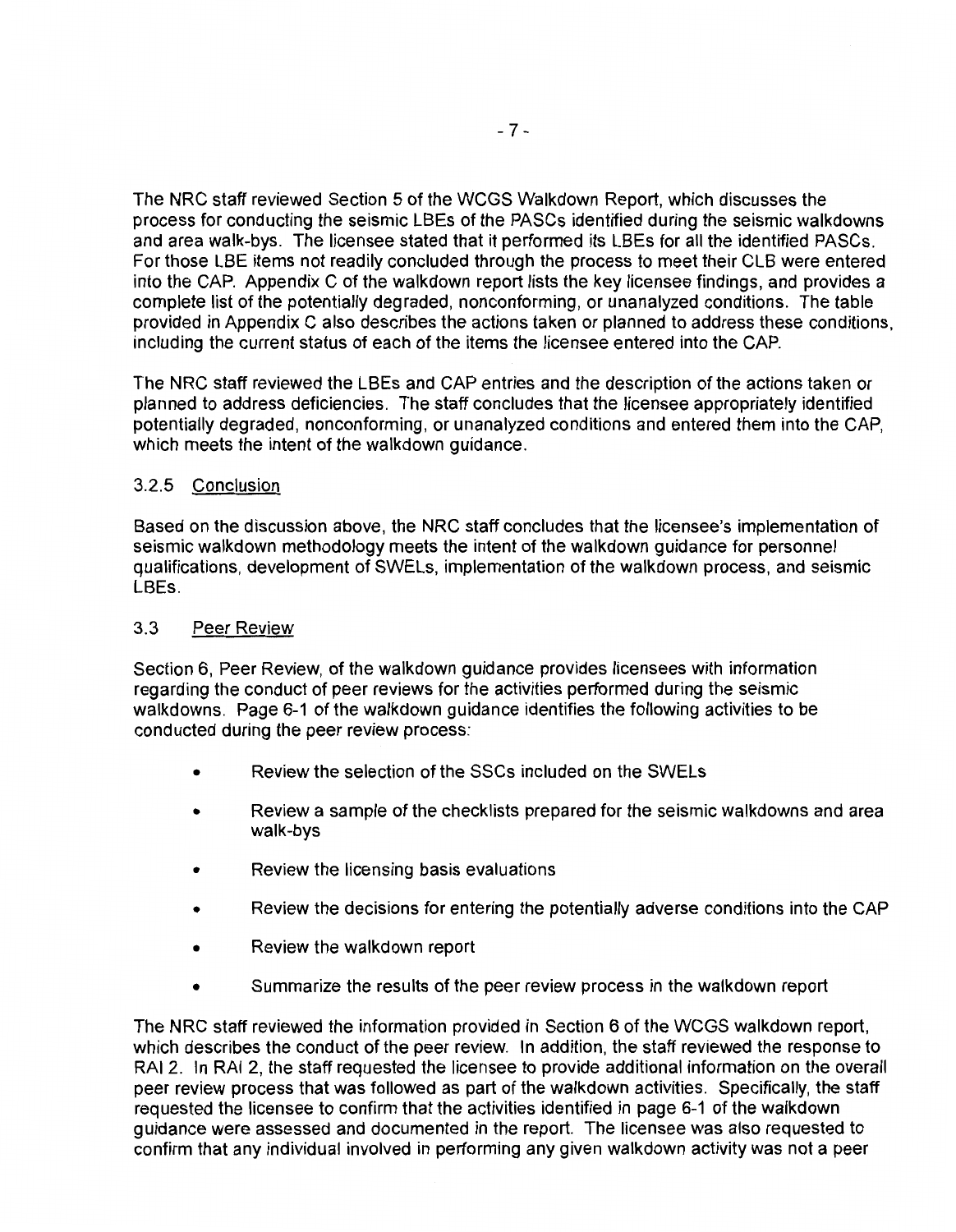reviewer for that same activity. In response to RAI 2, the licensee confirmed that all the activities identified on page 6-1 of the walkdown guidance were included as part of the peer review process and referred to the summary of the peer review activities provided in Section 6 of the walkdown report. In addition, the licensee stated that none of the peer review engineers were involved in the seismic walkdown inspection process in order to further demonstrate the independence of the peer review process.

The NRC staff reviewed the licensee's summary of each of these activities, which included the peer review team members' level of involvement, the peer review findings, and resolution of peer review comments. After reviewing the licensee's submittals, the NRC staff concludes that the licensee sufficiently documented the results of the peer review activities and how these reviews affected the work described in the walkdown report.

Based on the discussion above, the NRC staff concludes that the licensee's results of the peer review and subsequent actions taken in response to the peer review meets the intent of Section 6 of the walkdown guidance.

### 3.4 IPEEE Information

Section 7, IPEEE Vulnerabilities, of the walkdown guidance provides information to licensees regarding the reporting of the evaluations conducted and actions taken in response to seismic vulnerabilities identified during the IPEEE program. Through the IPEEE program and Generic Letter 88-20, "Individual Plant Examination for Severe Accident Vulnerabilities- 10 CFR  $50.54(f)$ ," dated November 23, 1988,<sup>10</sup> licensees previously had performed a systematic examination to identify any plant-specific vulnerabilities to severe accidents.

The licensee provided background information regarding its IPEEE program. The licensee stated that four issues were identified where installed configurations did not conform to seismic design configurations. A description of these conditions was provided in Section 7 of the walkdown report. In addition, several housekeeping issues were identified with respect to temporary items stored near safety-related components. The licensee stated that all the IPEEE identified issues have been resolved.

Based on its review of Section 7 of the licensee's walkdown report, the NRC staff concludes that the licensee's identification of plant-specific vulnerabilities (including anomalies, outliers, and other findings) identified by the IPEEE program, as well as actions taken to eliminate or reduce them, meets the intent of Section 7 of the walkdown guidance.

#### 3.5 Planned Upgrades

The licensee did not identify any planned or newly installed protection and mitigation features in the walkdown report.

<sup>&</sup>lt;sup>10</sup> ADAMS Accession No. ML031150465.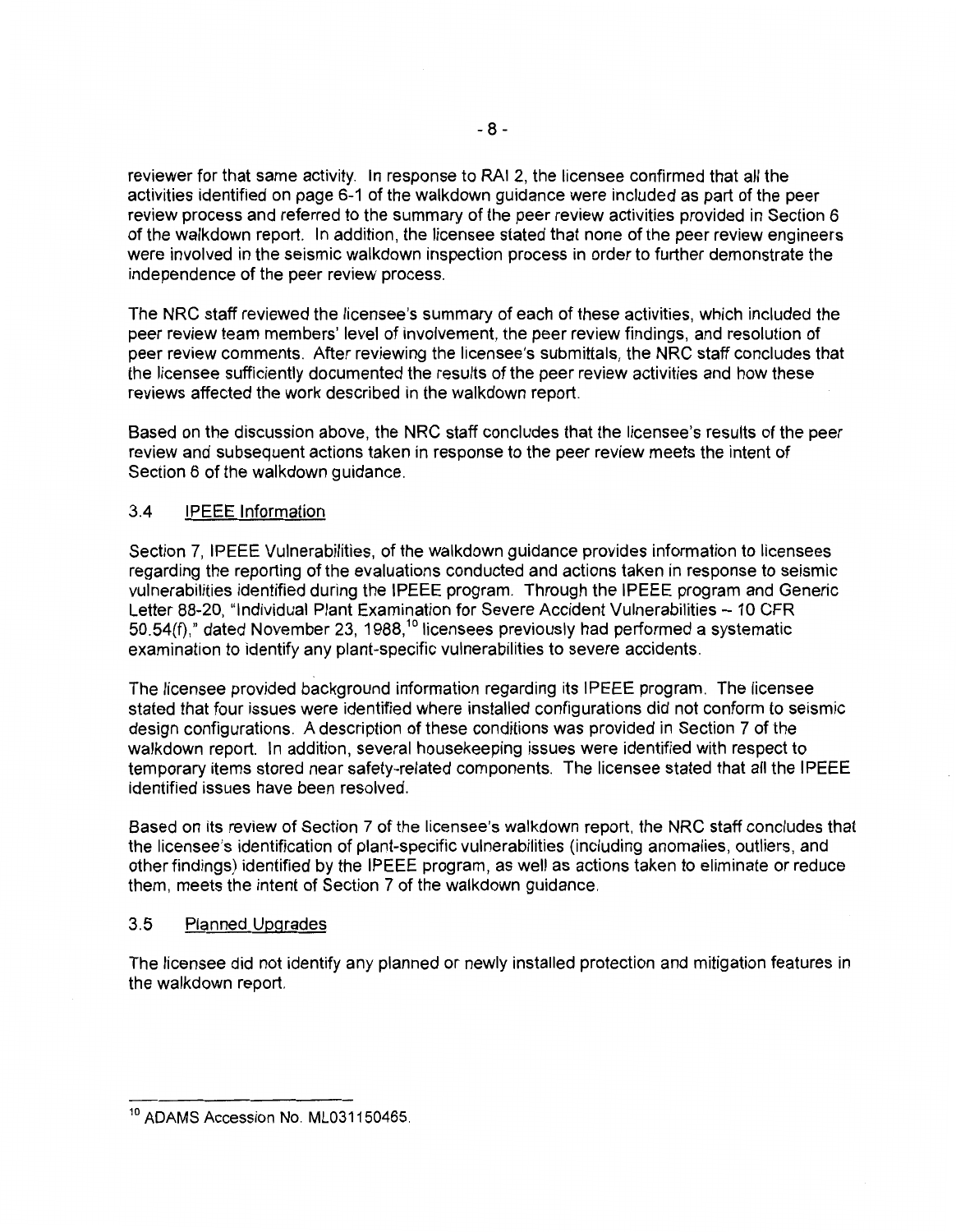### 3.6 NRC Oversight

#### 3.6.1 Independent Verification by Resident Inspectors

On July 6, 2012,<sup>11</sup> the NRC issued Temporary Instruction (TI) 2515/188, "Inspection of Near-Term Task Force Recommendation 2.3 Seismic Walkdowns." In accordance with the Tl, NRC inspectors independently verified that the WCGS licensee implemented the seismic walkdowns in accordance with the walkdown guidance. Additionally, the inspectors independently performed walkdowns of a sample of seismic protection features. The inspection report dated May 6, 2013,  $12$  documents the results of this inspection. The inspectors did not observe any unacceptable conditions, and did not identify any NRC-identified or self-revealing findings.

## 4.0 CONCLUSION

The NRC staff concludes that the licensee's implementation of seismic walkdown methodology meets the intent of the walkdown guidance. The staff concludes that, through the implementation of the walkdown guidance activities and, in accordance with plant processes and procedures, the licensee verified the plant configuration with the current seismic licensing basis; addressed degraded, nonconforming, or unanalyzed seismic conditions; and verified the adequacy of monitoring and maintenance programs for protective features. Furthermore, the staff notes that no immediate safety concerns were identified. The NRC staff concludes that the licensee responded appropriately to Enclosure 3 of the 50.54(f) letter, dated March 12, 2012.

<sup>&</sup>lt;sup>11</sup> ADAMS Accession No. ML12156A052.

<sup>&</sup>lt;sup>12</sup> ADAMS Accession No. ML13126A250.